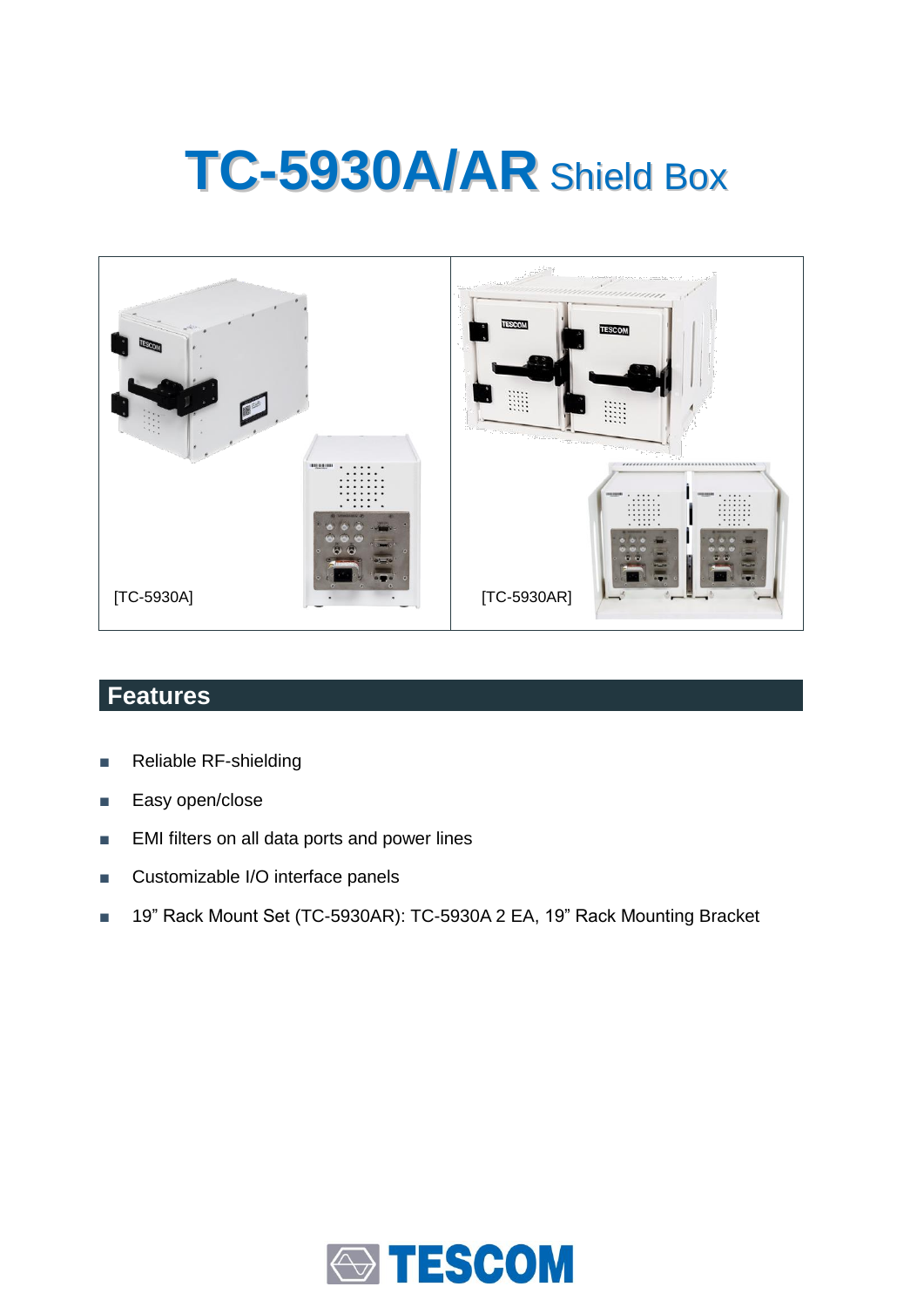

TC-5930A/AR Shield Box Data Sheet

## **Specifications**

| <b>Mechanical Specifications</b> |                             |  |  |
|----------------------------------|-----------------------------|--|--|
| $[TC-5930A]$                     |                             |  |  |
| <b>Dimensions</b>                |                             |  |  |
| Inside                           | 170(W) x 312(D) x 240(H) mm |  |  |
| Outside                          | 217(W) x 396(D) x 282(H) mm |  |  |
| Door                             | 163(W) x 238(H) mm          |  |  |
| Weight                           | Approx. 9 kg                |  |  |
| *Packing                         |                             |  |  |
| Size                             | 370(W) x 510(D) x 400(H) mm |  |  |
| Weight                           | Approx. 11 kg               |  |  |
| $[TC-5930AR]$                    |                             |  |  |
| <b>Dimensions</b>                |                             |  |  |
| Inside                           | 170(W) x 312(D) x 240(H) mm |  |  |
| Outside                          | 483(W) x 488(D) x 310(H) mm |  |  |
| Door                             | 163(W) x 238(H) mm          |  |  |
| Weight                           | Approx. 24 kg               |  |  |
| *Packing                         |                             |  |  |
| Size                             | 640(W) x 690(D) x 440(H) mm |  |  |
| Weight                           | Approx. 31 kg               |  |  |

\* The size or weight of a package may vary depending on how the product is packed.

## **Typical RF Shielding**

The shielding effectiveness below is measured with blank panels mounted. Other I/O interface panel may result in different shielding effectiveness.

| Frequency        | Shielding Effectiveness (dB) |  |
|------------------|------------------------------|--|
| 100 to 2000 MHz  | $>80$ dB                     |  |
| 2000 to 3000 MHz | $> 70$ dB                    |  |
| 3000 to 6000 MHz | $>60$ dB                     |  |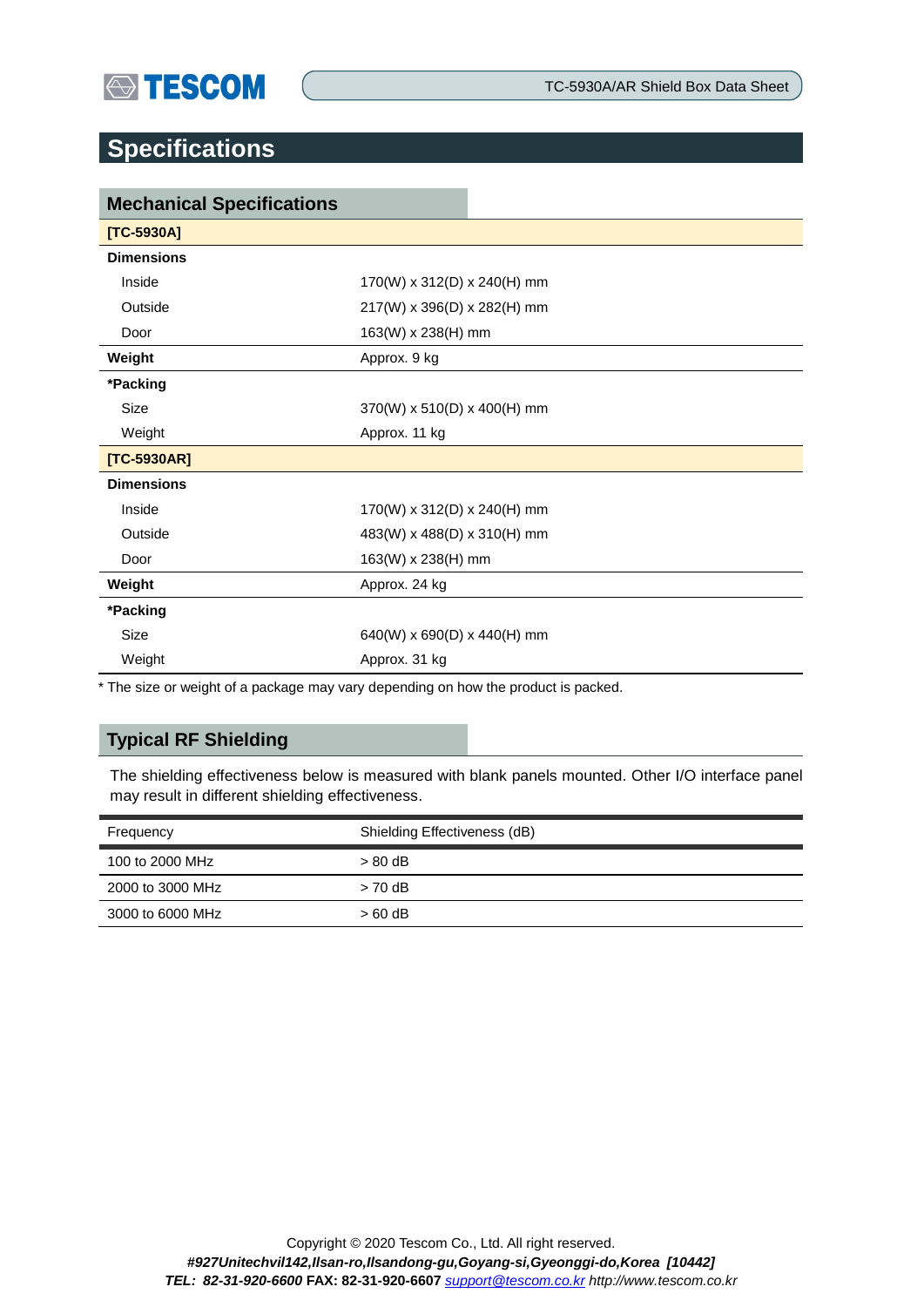

TC-5930A/AR Shield Box Data Sheet

## **Dimensions**

**TC-5930A Inner Dimensions (WxDxH) : 170(W) x 312(D) x 240(H) mm** 





**TC-5930A Outer Dimensions (WxDxH) : 217(W) x 396(D) x 282(H) mm** 

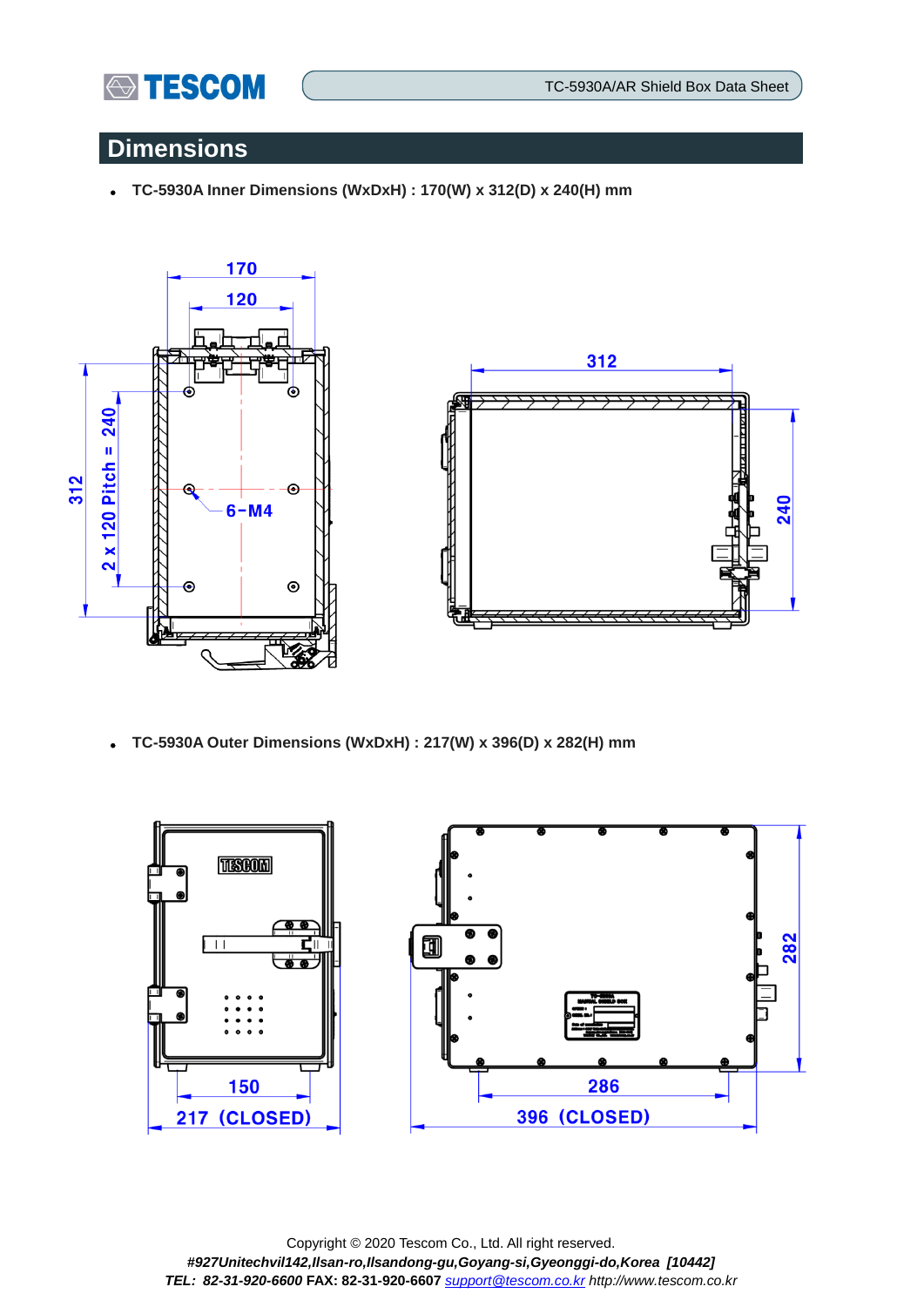





# **Ordering Information**

| <b>Order Number</b> | <b>Description</b>                                                   |  |
|---------------------|----------------------------------------------------------------------|--|
| TC-5930A            | <b>Shield Box (including accessories below)</b>                      |  |
|                     | <b>Test Report</b>                                                   |  |
|                     | RF Cable, SS-402, $N(m)$ to $N(m)$ 1 m, 1 pc                         |  |
| TC-5930AR           | Shield Box (TC-5930A 2 EA, 19" Rack Mount Set, including accessories |  |
|                     | below)                                                               |  |
|                     | <b>Test Report</b>                                                   |  |
|                     | RF Cable, SS-402, $N(m)$ to $N(m)$ 1 m, 2 pc                         |  |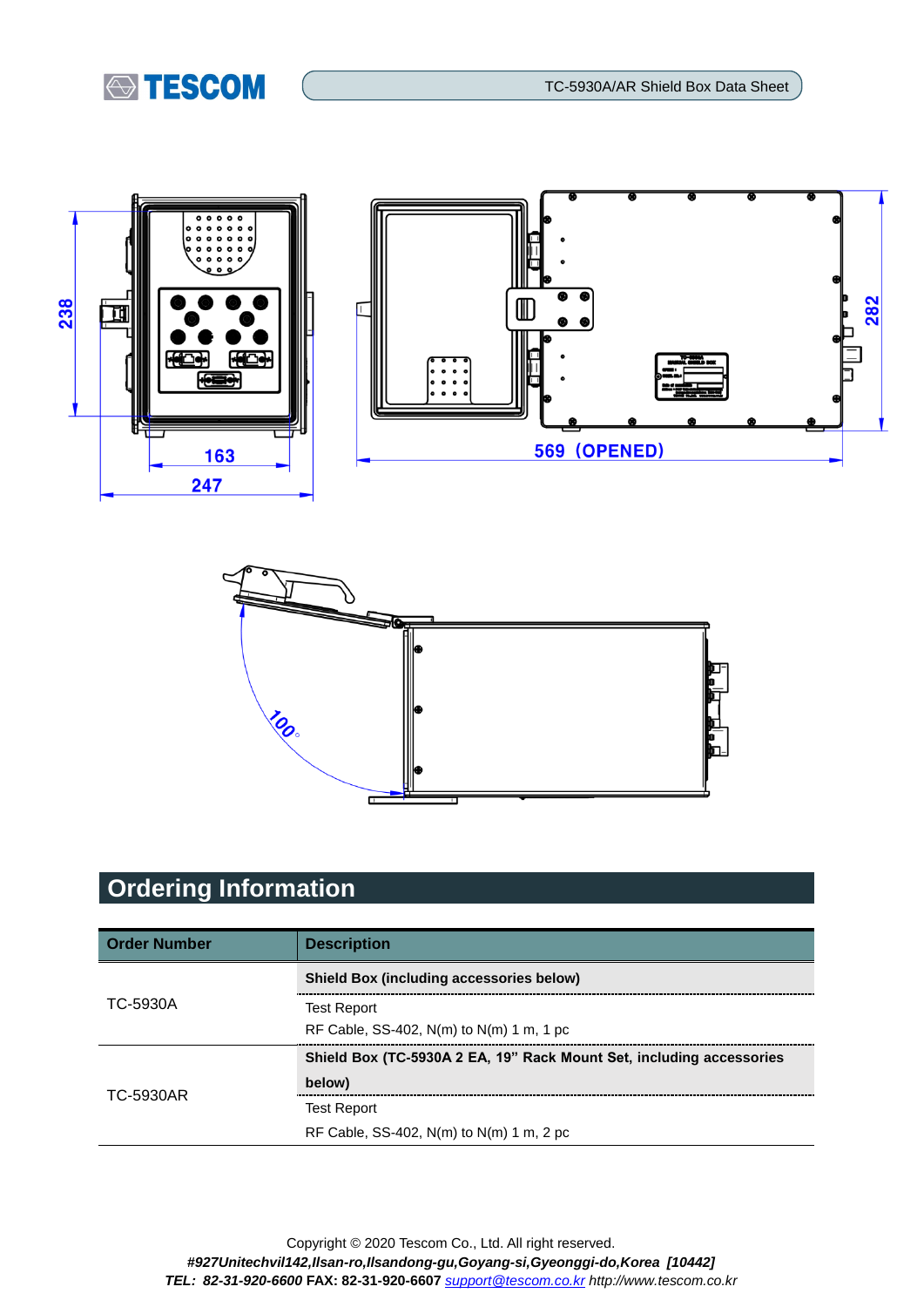

### **Pre-Configured Panels**

| I/O Interface Panel         | <b>Order Number</b> | <b>Configuration</b>                                                                                                                                                                                                                                                 |
|-----------------------------|---------------------|----------------------------------------------------------------------------------------------------------------------------------------------------------------------------------------------------------------------------------------------------------------------|
|                             | M5930A01A           | • Two(2) N(f) outside and SMA(f) inside<br>• One(1) DB25(p) outside and DB25(s) inside, 1000 pF<br>pi filter<br>• One(1) DB9(p) outside and DB9(s) inside, 1000 pF pi<br>filter<br>• One(1) USB 2.0 outside and inside                                               |
| <b>Data Interface Panel</b> |                     |                                                                                                                                                                                                                                                                      |
|                             | M5930A04A           | • Four(4) SMA(f) outside and SMA(f) inside<br>• One(1) DB9(p) outside and DB9(s) inside, 1000 pF pi<br>filter<br>• One(1) USB 2.0 outside and inside<br>• One(1) Banana Jack type DC power adapter<br>• Two(2) RJ-45 outside and inside<br>• One(1) AC power Adapter |
| <b>Data Interface Panel</b> |                     |                                                                                                                                                                                                                                                                      |
|                             | C5930A-2032A        | • One(1) DC Fan, DC 24 V (exhaust)                                                                                                                                                                                                                                   |

**Cooling Fan**

#### **Cooling Fan assembly position (e.g. TC-5930AR)**



[ TC-5930AR Rear ]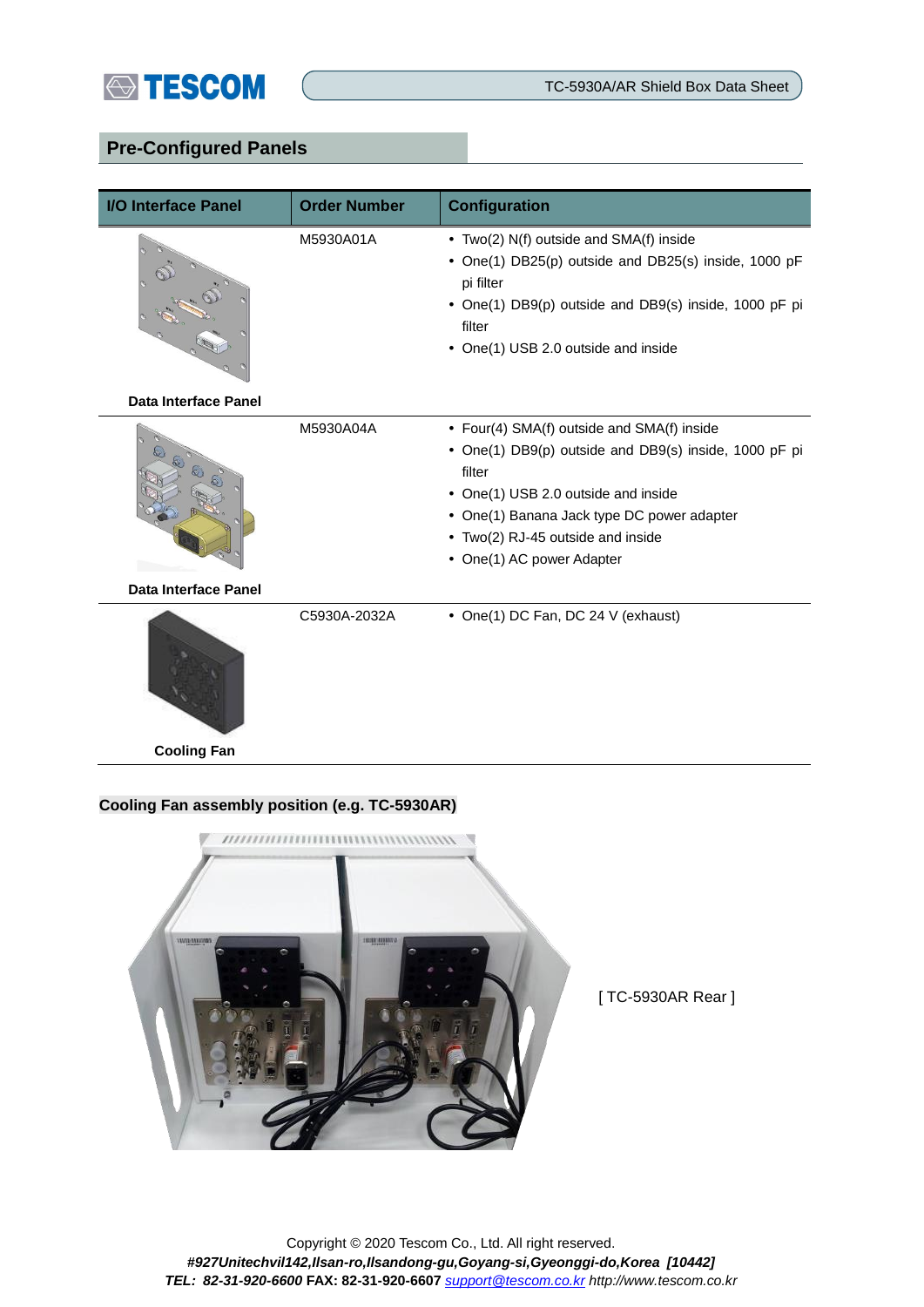

#### **Custom I/O Interface Panels**

 Customized I/O interface panel is available by selecting and arranging I/O interfaces below. Please contact TESCOM sales team or your local distributor.

| <b>I/O Interface</b> | <b>Description /</b><br><b>Order Number</b> | <b>Typical Data Rate /</b><br><b>Line Voltage</b> | <i><b>*Typical Shielding</b></i> |
|----------------------|---------------------------------------------|---------------------------------------------------|----------------------------------|
|                      | DB25, 1000pF Pi Filter /                    | 3 Mbps / 100 VDC,                                 | $>70$ dB from 0.5 to 2 GHz       |
|                      | 3409-0009-1                                 | 5 Amps max                                        | >80 dB from 2 to 3 GHz           |
|                      |                                             |                                                   | >70 dB from 3 to 6 GHz           |
|                      | DB25, 100pF Pi Filter /                     | 10 Mbps / 100 VDC,                                | $>50$ dB from 0.5 to 2 GHz       |
|                      | 3409-0014-1                                 | 5 Amps max                                        | >60 dB from 2 to 3 GHz           |
|                      |                                             |                                                   | >60 dB from 3 to 6 GHz           |
|                      | DB9, 1000pF Pi Filter /                     | 3 Mbps / 100 VDC,                                 | >70 dB from 0.5 to 2 GHz         |
|                      | 3409-0008-1                                 | 5 Amps max                                        | >80 dB from 2 to 3 GHz           |
|                      |                                             |                                                   | >70 dB from 3 to 6 GHz           |
|                      | DB9, 100pF Pi Filter /                      | 10 Mbps / 100 VDC,                                | >50 dB from 0.5 to 2 GHz         |
|                      | 3409-0010-1                                 | 5 Amps max                                        | >60 dB from 2 to 3 GHz           |
|                      |                                             |                                                   | >60 dB from 3 to 6 GHz           |
|                      | USB 2.0 Filter /                            | 480 Mbps / 5 V, 500 mA /                          | $>60$ dB from 0.5 to 2 GHz       |
|                      | 3409-0018A-3                                | Max Current: 5 A                                  | >70 dB from 2 to 3 GHz           |
|                      |                                             |                                                   | >70 dB from 3 to 6 GHz           |
|                      | USB 3.1 Gen 1 Filter (Active)/              | 5000 Mbps/ 5 V, 600 mA /                          | $>80$ dB from 0.5 to 2 GHz       |
|                      | 3409-0042A-2                                | Max Current: 1.5 A                                | >80 dB from 2 to 3 GHz           |
|                      |                                             |                                                   | >75 dB from 3 to 6 GHz           |
|                      | RJ-45 Filter /                              | 1 Gbit/s Copper-Line                              | >60 dB from 0.5 to 2 GHz         |
|                      | 3409-0022A                                  | Ethernet (1000 BASE-T)                            | >70 dB from 2 to 3 GHz           |
|                      |                                             |                                                   | >70 dB from 3 to 6 GHz           |
|                      | DC Power Adaptor /                          | 50 VDC,                                           | >70 dB from 0.5 to 2 GHz         |
|                      | 3406-0004A                                  | 3 Amps max                                        | >80 dB from 2 to 3 GHz           |
|                      |                                             |                                                   | >80 dB from 3 to 6 GHz           |
|                      | DC Power Adaptor                            | 50 VDC,                                           | $>70$ dB from 0.5 to 2 GHz       |
|                      | (Banana Jack Type) /                        | 10 Amps max                                       | >80 dB from 2 to 3 GHz           |
|                      | 3406-0005A, 3406-0006A                      |                                                   | >80 dB from 3 to 6 GHz           |
|                      | AC Power Adaptor /                          | 250 VAC,                                          | $>70$ dB from 0.5 to 2 GHz       |
|                      | 3103-0009A                                  | 7 Amps max                                        | >80 dB from 2 to 3 GHz           |
|                      |                                             |                                                   | >80 dB from 3 to 6 GHz           |

| <b>I/O</b> Interface | <b>Description /</b><br><b>Order Number</b> | Frequency Range / Impedance / V.S.W.R     |
|----------------------|---------------------------------------------|-------------------------------------------|
|                      | RF, N-SMA Connector /<br>3408-0038          | From DC to 6 GHz / 50 $\Omega$ / 1.15 max |
|                      | RF, SMA-SMA Connector /<br>3408-0039        | From DC to 8 GHz / 50 $\Omega$ / 1.15 max |